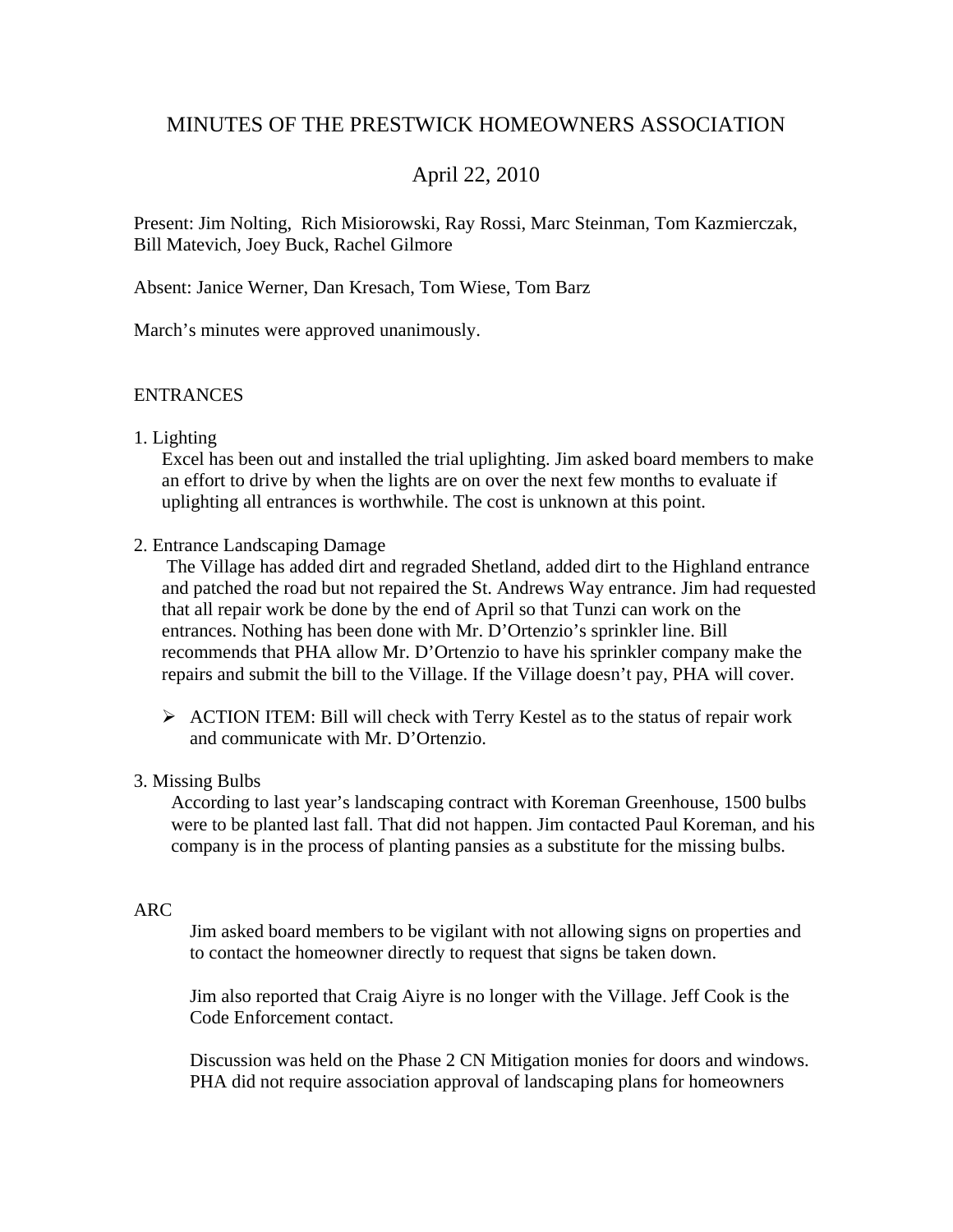receiving Phase 1 monies. However, PHA should require approval for installation of new doors and windows, per stated policies and procedures.

Tom K. made the following motion: Phase 2 of the CN Noise Mitigation monies for windows and doors falls under the PHA pro forma architectural review; therefore, Prestwick homeowners must submit their plans to the ARC, which are subject to published fees. Ray seconded. All were in favor.

#### SOCIAL

Garden Walk

Joey Buck and Rita Nolting will organize the garden walk, which will be held on Sunday, July 11. Jim talked to Ray about insurance waivers for participants. There was a concern that, from a marketing perspective, having people sign a waiver may cause people not to participate. However, Ray will draft a waiver and email to the Board for consideration.

- $\triangleright$  ACTION ITEM: Ray will write a waiver and email to the Board for review and possible use with the Garden Walk.
- $\triangleright$  ACTION ITEM: Rachel will get the list of host homes from Joey/Rita for the May newsletter.

**Fireworks** 

The Club has asked PHA for a contribution between \$1500 and \$2000 for the July 3 fireworks event. Jim reported that people have been asking if there will be fireworks again this year. This seems to be a valuable social opportunity for Prestwick residents.

Tom K made a motion to contribute money to the Club for the fireworks in an amount not to exceed \$2000. Rich seconded. All were in favor.

#### MEMBERSHIP

1. Second Dues Mailing

Rachel reported that the membership list currently shows about 250 members. The suggestion was made to add emails to the This Year Last Year comparison report for easy follow up. Jim will contact everyone on the No to Yes list. The Board will make calls or talk to people on the No to No list. The book will be mailed in mid-June.

Further discussion was held on how to achieve 100% membership. Rich reported that at the homeowners association meeting that he and Bill attended, the attorney who presented said that associations can amend their bylaws to include mandatory membership and then put liens against homeowners for non-payment of dues. However, Ray said he would question the legality of that amendment.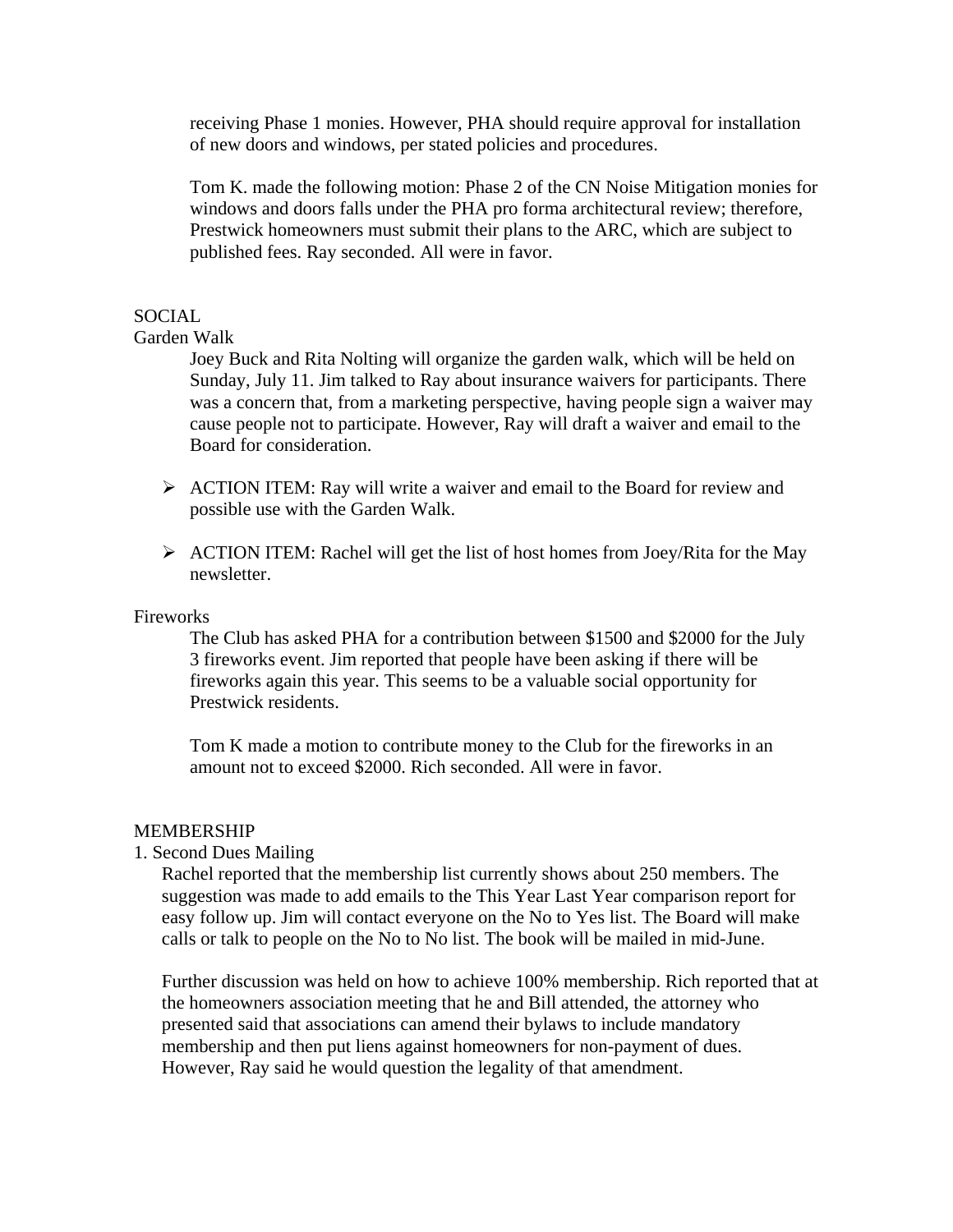- $\triangleright$  ACTION ITEM: Rachel will generate a new comparison list and email to the Board so that they can make follow up calls. Board members should notify Jim who they intend to contact.
- $\triangleright$  ACTION ITEM: Rich will revise macro to allow for emails to be added to comparison lists.
- $\triangleright$  ACTION ITEM: Rachel will run the Directory Data macro to generate the list that is given to the printer to see if Gallaher, Seed and Templin show up as members and with the correct addresses. She will also verify whether or not the vacant properties are listed. (The Board does not want to list the vacant properties).
- $\triangleright$  ACTION ITEM: Rachel will make sure that Thank You Gifts for Liberty is added to the June agenda.

### 2. Ad Status

Rachel reported that there are 30 ads to date, plus the complimentary ones for Tunzi and Sons and Standard Bank.

There are only 1 or 2 web ads this year. Last year there were 3. The Board will find out how much Travis charges to set up the web ads and decide whether or not to offer this option next year.

# **SECURITY**

No report.

# WEB SITE

Jim reported that the home page needs updating. Rachel suggested adding information and pictures about the Garden Walk and the fireworks.

¾ ACTION ITEM: Rachel will prepare text and photos to send to Travis for home page updates, along with several month's worth of minutes and any newsletters not yet uploaded. Rachel will email to Jim for approval before sending to Travis.

# FINANCIAL

The financial report was reviewed.

Discussion was held on ARC fees. Tom K reported that we typically pay out more than we collect, depending on the year. Last year PHA took in \$450 and paid out \$567.80 for architectural plan reviews.

Jim asked to table discussion until Tom B. is present and can give input on possibly increasing architectural review fees.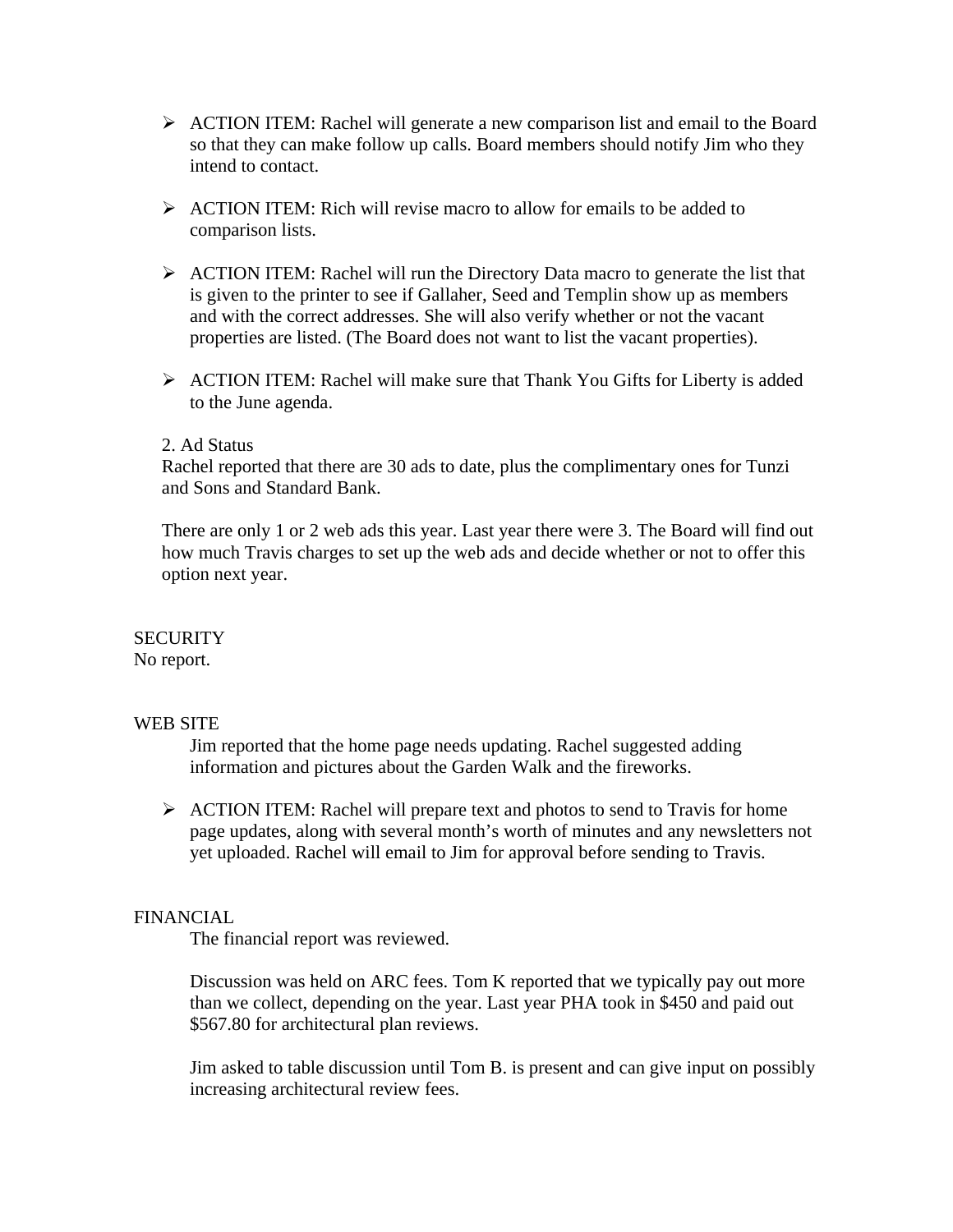### NEWSLETTER

The next newsletter will go out in late May. It will include information on the Garden Walk, the July 3 fireworks and an article on hawthorn trees by Kay MacNeil. We will also include a thank you to Bill Kiehl and ask if they can add a tag line to the newsletter which says "Designed and Printed by Liberty Creative Solutions".

Discussion was held about snow sticks still in place on properties, as well as lingering Christmas decorations and portable storage containers on driveways. Rachel will create a Dear Pressy letter for the next newsletter addressing these concerns (It's not Christmas in July).

# **GOVERNMENTAL**

1. FRA Response

PHA received a formal response from FRA regarding track stability concerns. Richard Misiorowski presented the following to the PHA Secretary for archival filing:

- The Federal Railroad Administration's reply dated March 15, 2010
- The Federal Railroad Administration's reply dated April 7, 2010 (FRA-100304- 013711)
- The Surface Transportation Board's reply dated March 19, 2010
- $\triangleright$  ACTION ITEM: Jim will distribute the final response via the e-list.

# NEW BUSINESS

# 1. Code Violation Enforcement Committee

Discussion was held on creating a committee to handle code violation enforcement in Prestwick. Marc moved that PHA consider creating a group or committee that would be responsible for receiving complaints and concerns regarding code violations and would handle follow up. Rich seconded. All were in favor.

- $\triangleright$  ACTION ITEM: Marc will create a memo for discussion at the June meeting.
- $\triangleright$  ACTION ITEM: Rachel will put the Code Violation Enforcement Committee on the June agenda.

# 2. Harlem Resurfacing.

Discussion was held on the status of the resurfacing. Jim and Bill reported that Cook County may resurface this season; however, the widening of Harlem has been indefinitely postponed. Joey offered to call a contact she knows at Cook County to check on the status.